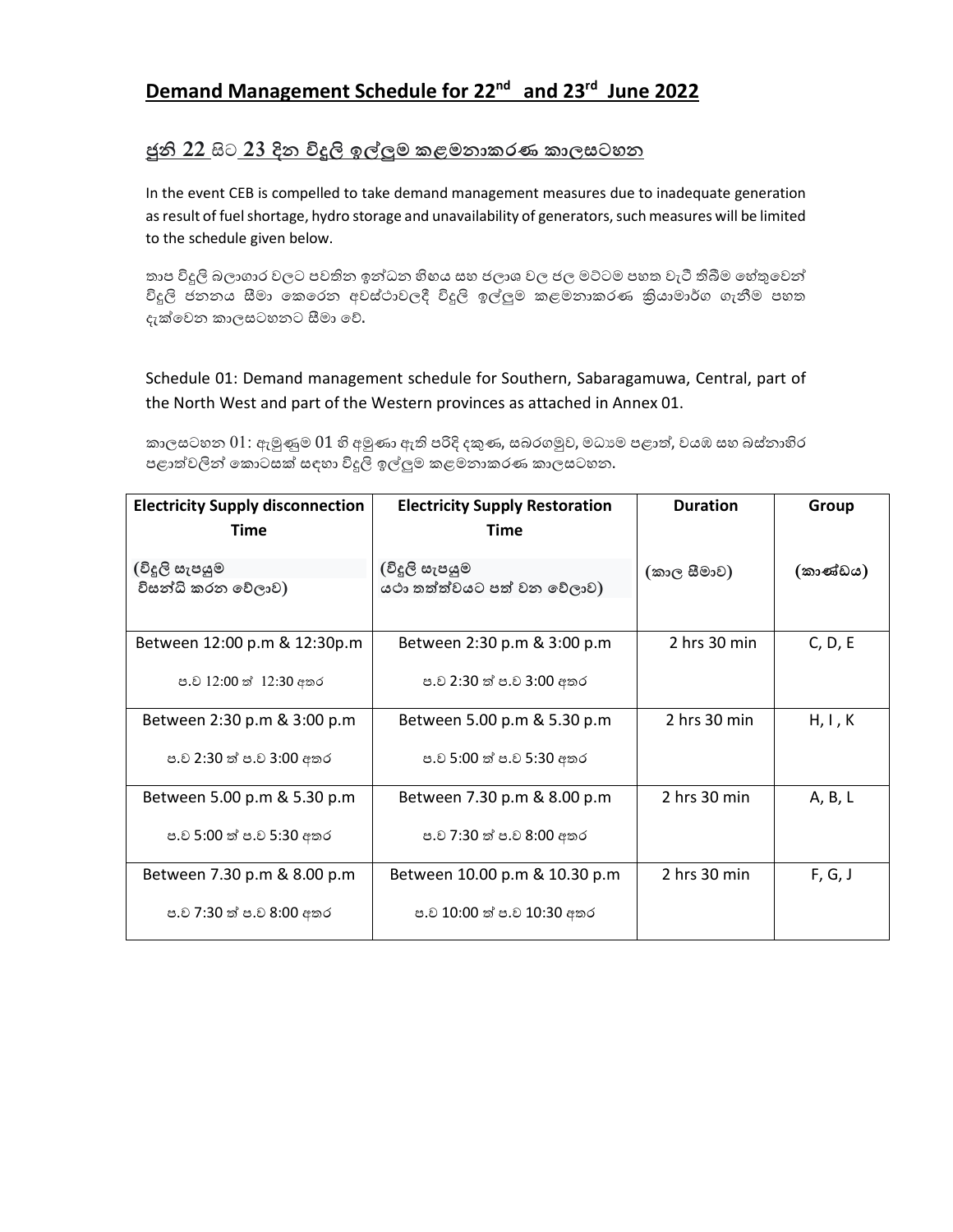Schedule 02: Demand management schedule for Nothern, North Central, Part of the Central, part of the North West and part of the Western province, Eastern, UVA as attached in Annex 02.

කාලසටහන  $02$ : ඇමුණුම  $02$  හි අමුණා ඇති පරිදි උතුර, උතුරු ම $\mathbb{I}_{\mathsf{f}}$ , න $\mathbb{I}$ ගනහිර, ඌව පළාත්, වයඹ සහ බස්නාහිර පළාතේ කොටසක් සඳහා විදුලි ඉල්ලුම කළමනාකරණ කාලසටහන.

| <b>Electricity Supply disconnection</b><br><b>Time</b> | <b>Electricity Supply Restoration Time</b> | <b>Duration</b>  | Group    |
|--------------------------------------------------------|--------------------------------------------|------------------|----------|
|                                                        | (විදූලි සැපයුම                             |                  |          |
| (විදූලි සැපයුම                                         | යථා තත්ත්වයට පත් වන වේලාව)                 | (කාල සීමාව)      | (කාණ්ඩය) |
| විසන්ධි කරන වේලාව)                                     |                                            |                  |          |
| Between 12:00 p.m & 12:30p.m                           | Between 2:30 p.m & 3:00 p.m                | 2 hrs 30 min     | R        |
| ප.ව 12:00 ත් 12:30 අතර                                 | ප.ව 2:30 ත් ප.ව 3:00 අතර                   |                  |          |
| Between 2:30 p.m & 3:00 p.m                            | Between 5.00 p.m & 5.30 p.m                | $2$ hrs $30$ min | S, T     |
| ප.ව 2:30 ත් ප.ව 3:00 අතර                               | ප.ව 5:00 ත් ප.ව 5:30 අතර                   |                  |          |
| Between 5.00 p.m & 5.30 p.m                            | Between 7.30 p.m & 8.00 p.m                | 2 hrs 30 min     | U, V, W  |
| ප.ව 5:00 ත් ප.ව 5:30 අතර                               | ප.ව 7:30 ත් ප.ව 8:00 අතර                   |                  |          |
| Between 7.30 p.m & 8.00 p.m                            | Between 10.00 p.m & 10.30 p.m              | $2$ hrs $30$ min | P, Q     |
| ප.ව 7:30 ත් ප.ව 8:00 අතර                               | ප.ව 10:00 ත් ප.ව 10:30 අතර                 |                  |          |

Schedule 03: Demand management schedule for feeders supplying to Colombo city commercial zones as attached in Annex 03.

කාලසටහන  $03$ : ඇමුණුම  $03$  හි අමුණා ඇති පරිදි කොළඹ නගර වාණිජ කලාප සඳහා විදුලි ඉල්ලුම කළමනාකරණ කාලසටහන

| <b>Electricity Supply disconnection</b> | <b>Electricity Supply Restoration</b> | <b>Duration</b> | Group    |
|-----------------------------------------|---------------------------------------|-----------------|----------|
| <b>Time</b>                             | <b>Time</b>                           |                 |          |
| (විදූලි සැපයුම                          | (විදූලි සැපයුම                        | (කාල සීමාව)     | (කාණ්ඩය) |
| විසන්ධි කරන වේලාව)                      | යථා තත්ත්වයට පත් වන වේලාව)            |                 |          |
| Between 06:00 a.m & 06:20 a.m           | Between 08:00 a.m & 08:20 a.m         | 2 hrs           | CC       |
| පෙ.ව 06:00 ත් පෙ.ව 06:20 අතර            | පෙ.ව 08:00 ත් පෙ.ව 08:20 අතර          |                 |          |